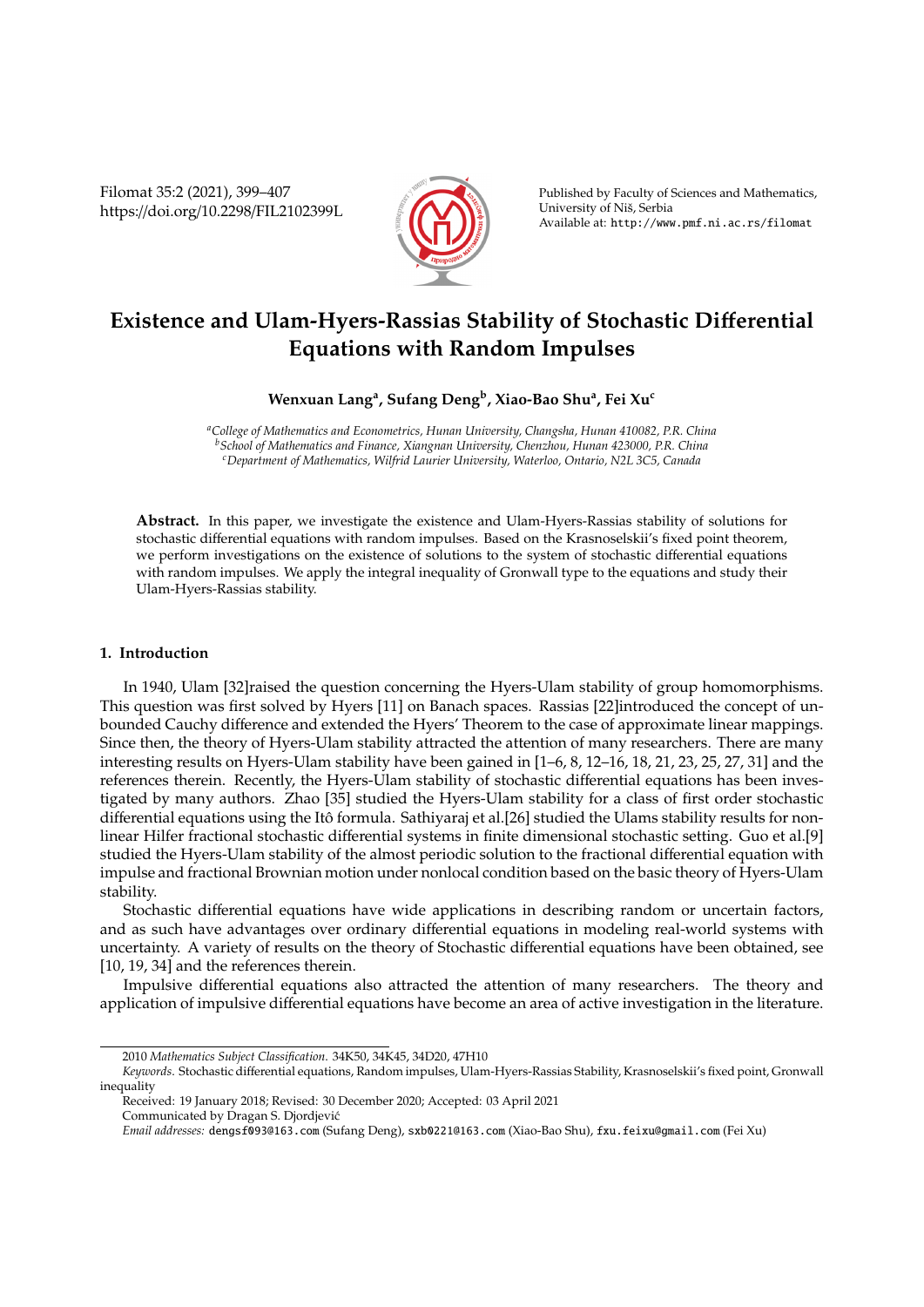Great progress has been obtained [29, 30]. Impulses may take place at random moments or fixed moments. Differential equations with these two types of impulses behave differently. The solutions to differential equations with random impulses are stochastic processes, and the solutions to differential equations with impulses at fixed moments are piecewise continuous functions. Wu and Zhou [33] studied the existence and uniqueness of solutions to stochastic differential equations with random impulses and Markovian switching under non-lipschitz conditions using the Bihari inequality. Li et al.[20] studied the existence of upper and lower solutions to a second-order random impulsive differential equation. Shu et al. [28] studied the existence and exponential stability in mean square of mild solutions to second-order neutral stochastic functional differential equations with random impulses in Hilbert space using Mönch fixed point theorem and integral inequality.

Motivated by the above works, we study the existence and Ulam-Hyers-Rassias stability of solutions for stochastic differential equations with random impulses in this article. As far as we know, such type of equations has not been investigated in the literature. We obtain sufficient conditions for the existence of solutions to stochastic differential equations with random impulses using the Krasnoselskii's fixed point. By using the integral inequality of Gronwall type, we study the Ulam-Hyers-Rassias stability for such equations in the mean square.

The rest of this paper is organized as follows. In Section 2, we present some notations and necessary preliminaries. In Section 3, we give the main results of this article. We prove the existence of solutions to the stochastic differential equations with random impulses and the Ulam-Hyers-Rassias stability of this type of equations in mean square.

### **2. Preliminaries**

Suppose that  $(\Omega, \mathcal{F}, \{\mathcal{F}_t\}_{t\geq t_0}, \mathbb{P})$  is a complete probability space with a filtration that satisfies the usual conditions. That is to say, it is increasing and right-continuous. We notice that  $\mathcal{F}_{t_0}$  contains all P-zero measure set. We use  $\|\cdot\|$  to denote the Euclidean space in  $\mathbb{R}^n$  and  $\|\cdot\|_M$  to denote some norm in  $\mathbb{R}^{n\times m}$  that is compatible with  $\|\cdot\|$ , i.e., for any  $A \in \mathbb{R}^{n \times m}$  and  $Y \in \mathbb{R}^n$ ,  $\|AY\| \le \|A\|_M \|Y\|$ . We note that  $\|\cdot\|_{L^2(\mathbb{P})} = \sqrt{\mathbb{E}(\|\cdot\|^2)}$ , where  $E(Y)$  is the mathematical expectation of random variable *Y*. Let  $T > t_0$  be any fixed time to be determined later and let  $L_{ad}^2([t_0, T], \mathbb{R}^n)$  be the space of stochastic processes  $f(t, \omega)$  such that each  $f(t, \omega)$  is adapted to the filtration  $\{\mathcal{F}_t\}_{t\geq t_0}$  and  $\mathbb{E}\left(\int_{t_0}^T|f(t)|^2dt\right)<\infty$ .

Now, we consider the following three random sequences on the probability space ( $\Omega, \mathcal{F}$  , { $\mathcal{F}_t$ }<sub>*t*≥*t*<sub>0</sub></sub>, **P**):

(i) Let  $\{\omega_i\}$  be a random sequence defined on  $D_i \equiv (0, d_i)$ ,  $0 < d_i < +\infty$ , where  $\omega_i$  and  $\omega_j$  are independent of each other for  $i \neq j$ ,  $i, j = 1, 2, \ldots$ .

(ii) Let  $\{\tau_i, i \geq 1\}$  be a  $\mathcal{F}_t$ -adapted random sequence that satisfies

$$
\tau_i=t_0+\sum_{j=1}^i \omega_j,
$$

where  $t_0 \in \mathbb{R}$  is a given number. Hence,  $\{\tau_i, i \geq 1\}$  is a random sequence with independent increments and  $t_0 < \tau_1 < \tau_2 < \tau_3 < \cdots$ .

(iii) Suppose that  $\{\xi_i\}$  is a series of *m*-dimensional random vectors independent of  $\{\tau_i, i \geq 1\}$  that satisfies  $\xi_j \in \mathcal{F}_{\tau_j}^{(2)}$ , for  $j = 1, 2, \ldots$ 

Consider the following stochastic differential equation with random impulses (RISDEs)

$$
\begin{cases}\n dX_t = b(t, X_t)dt + \sigma(t, X_t)dB_t, & t \ge t_0, t \ne \tau_i, \\
 X_{\tau_i} = I_i(X_{\tau_i^-}, \xi_i) & i = 1, 2, ..., \\
 X_{t_0} = x_0,\n\end{cases}
$$
\n(1)

where  $b:[t_0,+\infty)\times\mathbb{R}^n\to\mathbb{R}^n$ ,  $\sigma:[t_0,+\infty)\times\mathbb{R}^n\to\mathbb{R}^{n\times k}$ ,  $I_i:\mathbb{R}^n\times\mathbb{R}^m\to\mathbb{R}^n$ ,  $i=1,2,\ldots,[B_t]$  is k-dimensional Wiener process,  $X_{\tau_i^-} \equiv \lim_{t \to \tau_i^- 0} X_t$  in  $L^2(\mathbb{P})$ , and  $x_0$  is a  $\mathcal{F}_{t_0}$ -measurable,  $\mathbb{R}^n$ -valued random variable such that  $\mathbb{E}(x_0^2) < \infty$ .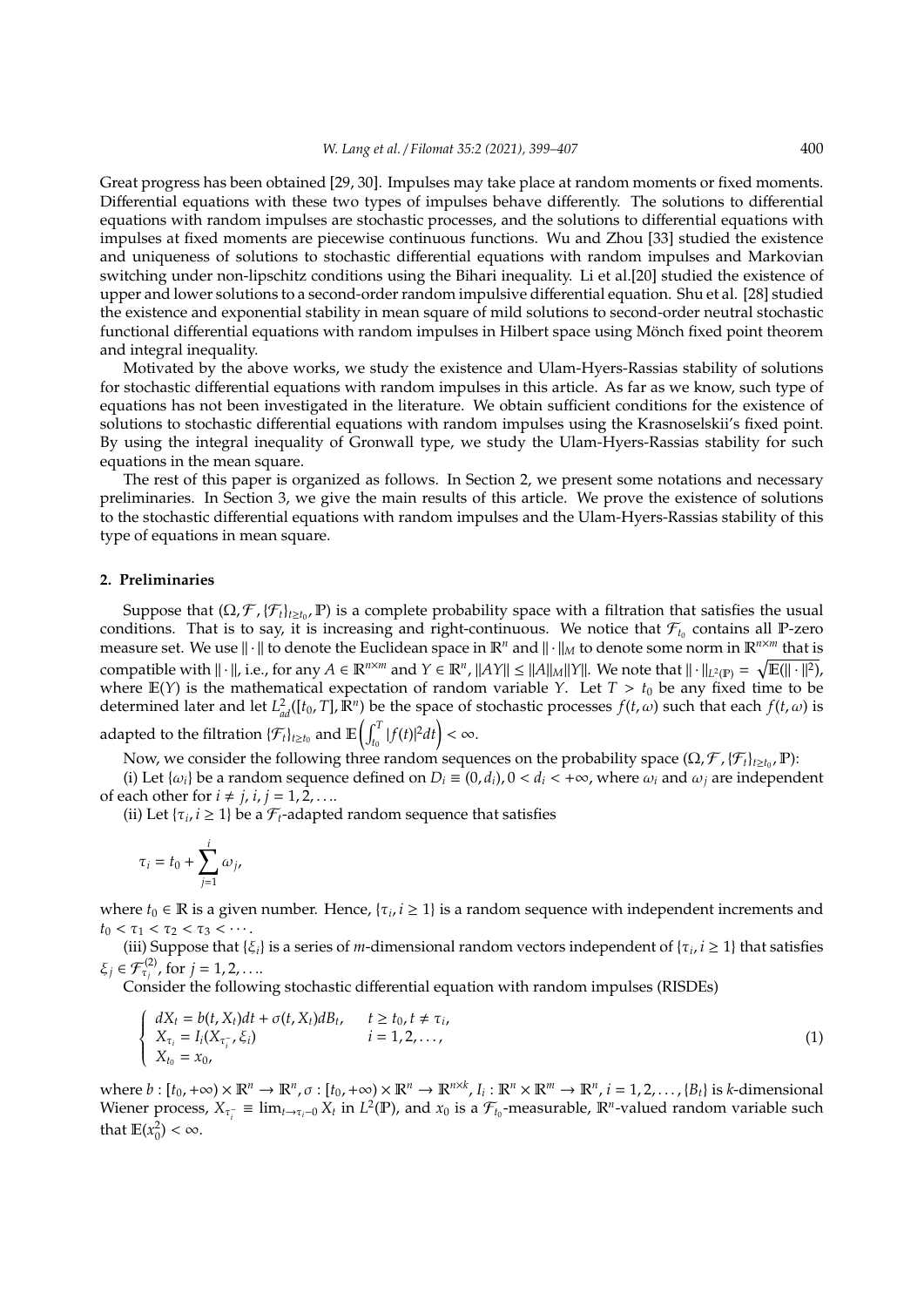We use  $\mathcal{F}_t^{(1)}$ *t*<sup>(1)</sup> to denote the minimal *σ*-filed generated by  $\{B_s, s \le t\}$ , and use  $\mathcal{F}_t^{(2)}$  $t_t^{(2)}$  to denote the minimal *σ*-filed containing all events { $τ<sub>i</sub> ≤ t$ }, *i* = 1, 2, . . ., where  $\mathcal{F}<sub>t</sub> = \mathcal{F}<sub>t</sub><sup>(1)</sup> ∨ \mathcal{F}<sub>t</sub><sup>(2)</sup>$ . It is assumed that { $ω<sub>i</sub>$ }, { $ξ<sub>i</sub>$ },  $\mathcal{F}<sub>∞</sub><sup>(1)</sup>$  and  $x_0$  are mutually independent. Let  $L^2_{ad}([t_0, T], \mathbb{R}^n)$  be the Banach space equipped with the norm

$$
||X_t|| = \sup_{t \in [t_0,T]} ( \mathbb{E} ||X_t||^2 )^{1/2}.
$$

**Remark 2.1.** *Obviously,*  $\omega_i = \tau_i - \tau_{i-1}$  *is the i-th waiting time of impulses. Since RISDEs (1) does not require*  $\sum_{i=1}^{+\infty} \mathbb{E}(\omega_i) = +\infty$ , the solutions to RISDEs (1) may have infinite number of impulses with positive probability in any *given interval* [*t*0, *T*]*, where T* > 0 *is a given number.*

The function  $\delta$  is defined as

$$
\int_{-\infty}^{t} \delta(s)ds = \begin{cases} 0, & t < 0, \\ 1, & t \ge 0. \end{cases}
$$

It thus follows that RISDEs (1) can be expressed as

$$
\begin{cases}\n dX_t = b(t, X_t)dt + \sigma(t, X_t)dB_t + \sum_{i=1}^{\infty} (I_i(X_{\tau_i^-}, \xi_i) - X_{\tau_i^-}))d\delta(t - \tau_i), & t \geq t_0, \\
 X_{t_0} = x_0,\n\end{cases}
$$

which can be considered as a stochastic control system with random impulses. It is easy to see that RISEDs (1) extends stochastic differential equations with jumps.

**Definition 2.2.**  $\mathbb{R}^n$ -valed stochastic process  $\{X_t, t \in [t_0, T]\}$  is called a solution to RISDEs (1) with respect to the *probability space*  $(\Omega, \mathcal{F}, \{\mathcal{F}\}_{t\geq t_0}, \mathbb{P})$  *if* 

*(1) X<sup>t</sup> is right-continuous and has limit on the left;*

*(2)*  $X_t$  ∈  $L^2_{ad}([t_0, T], \mathbb{R}^n)$  *is*  $\mathcal{F}_t$ *-adapted*;

*(3)*  $X_{t_0} = x_0$  *and for every*  $t_0 \le t \le T$ ,

$$
\begin{cases}\nX_t = x_0 + \int_{t_0}^t b(s, X_s) ds + \int_{t_0}^t \sigma(s, X_s) dB_s, & t \in [t_0, \tau_1), \\
X_t = I_\ell(X_{\tau_\ell^{-}}, \xi_\ell) + \int_{\tau_\ell}^t b(s, X_s) ds + \int_{\tau_\ell}^t \sigma(s, X_s) dB_s, & t \in [\tau_\ell, \tau_{\ell+1}), \ \ell \ge 1.\n\end{cases}
$$
\n(2)

Next, we consider the Ulam's type stability concepts for RISDEs (1).

**Definition 2.3.** *RISDEs (1) is Ulam-Hyers stable in the mean square with respect to* ε > 0 *if there exists a constant*  $\kappa > 0$  such that for each solution  $Y_t \in L^2_{ad}([t_0, T], \mathbb{R}^n)$  of the inequality

$$
\begin{cases}\n||Y_t - x_0 - \int_{t_0}^t b(s, Y_s)ds - \int_{t_0}^t \sigma(s, Y_s)dB_s||^2 \le \varepsilon, & t \in [t_0, \tau_1), \\
||Y_t - I_\ell(Y_{\tau_\ell^-}, \xi_\ell) - \int_{\tau_\ell}^t b(s, Y_s)ds - \int_{\tau_\ell}^t \sigma(s, Y_s)dB_s||^2 \le \varepsilon, & t \in [\tau_\ell, \tau_{\ell+1}), \ \ell \ge 1,\n\end{cases}
$$
\n(3)

*there exists a solution*  $X_t \in L^2_{ad}([t_0, T], \mathbb{R}^n)$  *of RISDEs* (1) such that

 $\mathbb{E} \Vert Y_t - X_t \Vert^2 \leq \kappa \varepsilon, \quad t \in [t_0, T].$ 

**Definition 2.4.** *RISDEs (1) is Ulam-Hyers-Rassias stable in the mean square with respect to*  $\varphi(t)$  *if there exists a constant*  $M_{\varphi} > 0$  *such that for each solution*  $Y_t \in L^2_{ad}([t_0, T], \mathbb{R}^n)$  *of the inequality* 

$$
\begin{cases} \|\Upsilon_t - x_0 - \int_{t_0}^t b(s, Y_s) ds - \int_{t_0}^t \sigma(s, Y_s) dB_s \|^2 \le \varphi(t), & t \in [t_0, \tau_1), \\ \|\Upsilon_t - I_\ell(\Upsilon_{\tau_\ell^-}, \xi_\ell) - \int_{\tau_\ell}^t b(s, Y_s) ds - \int_{\tau_\ell}^t \sigma(s, Y_s) dB_s \|^2 \le \varphi(t), & t \in [\tau_\ell, \tau_{\ell+1}), \ \ell \ge 1, \end{cases}
$$
(4)

*there exists a solution*  $X_t \in L^2_{ad}([t_0, T], \mathbb{R}^n)$  *of RISDEs* (1) such that

$$
\mathbb{E}||Y_t - X_t||^2 \le M_\varphi \varphi(t), \quad t \in [t_0, T],
$$

where  $M_\varphi$  is a constant that does not depend on  $Y_t.$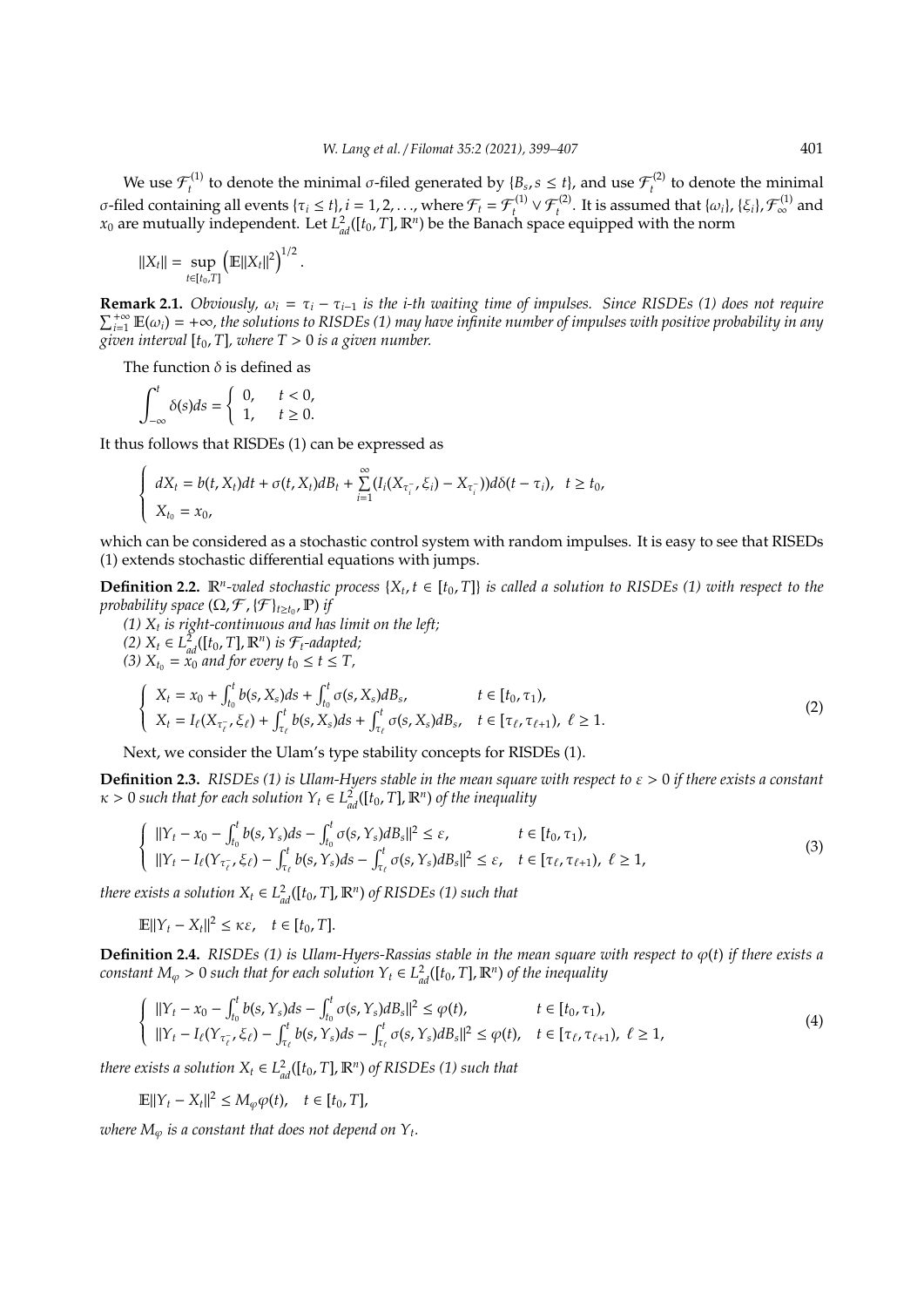**Remark 2.5.** *It is clear that Definition 2.4*  $\implies$  *Definition 2.3.* 

**Lemma 2.6.** *Let*  $x(t) \in C([t_0, T], \mathbb{R}^+)$  *be a solution to the inequality* 

$$
x(t) \leq \varphi(t) + b \int_{t_0}^t x(s)ds + \beta_k x(t_k), \quad t_k \in [t_0, T], k \geq 1,
$$

 $\omega$ *here*  $\varphi$ (*t*)  $\in$  *C*([*t*<sub>0</sub>, *T*],  $\mathbb{R}^+$ ),  $\varphi$ (*t*) *is nondecreasing and b*,  $\beta_k$  > 0. *Then*,

$$
x(t) \leq \varphi(t)(1+\beta_k)exp\left(\int_{t_0}^t b(s)ds\right).
$$

More integral inequalities of Gronwall type can be found in [17, 24].

**Lemma 2.7.** *(Krasnoselskii's Fixed Point Theorem [7]) Let B be a nonempty closed convex set of a Banach space*  $(X, \|\cdot\|)$ *. Suppose that P and Q map B into X such that* 

*(1)*  $Px$  +  $Qy$  ∈ *B* whenever  $x, y$  ∈ *B*;

*(2) P is a contraction mapping; (3) Q is compact and continuous.*

*Then there exists*  $z \in B$  *such that*  $z = Pz + Qz$ .

## **3. Main Results**

In this section, we present and prove the existence and Ulam-Hyers-Rassias stablility of the solutions to RISDEs (1). Before developing our main results, we introduce the following hypotheses.

(H1) The function  $b : [t_0, T] \times \mathbb{R}^n \to \mathbb{R}^n$  is continuous and there exists a constant  $L_b > 0$  such that, for any *x*, *y* ∈  $\mathbb{R}^n$ , *t* ∈  $[t_0, T]$ ,

 $||b(t, x) - b(t, y)||^2 \le L_b||x - y||^2$ ,  $||b(t, x)||^2 \le L_b(1 + ||x||^2)$ .

(H2) The function  $\sigma$  :  $[t_0, T] \times \mathbb{R}^n \to \mathbb{R}^{n \times k}$  satisfies the following conditions.

(i) For each  $x \in \mathbb{R}^n$ ,  $\sigma(\cdot, x) : [t_0, T] \to \mathbb{R}^{n \times k}$  is measurable and for each  $t \in [t_0, T]$ ,  $\sigma(t, \cdot) : \mathbb{R}^n \to \mathbb{R}^{n \times k}$  is continuous.

(ii) There exists a constant  $L_{\sigma} > 0$  such that, for any  $x, y \in \mathbb{R}^n$ ,  $t \in [t_0, T]$ ,

$$
\|\sigma(t,x)-\sigma(t,y)\|^2 \le L_{\sigma} \|x-y\|^2, \quad \|\sigma(t,x)\|^2 \le L_{\sigma} (1+\|x\|^2).
$$

(H3) The functions  $I_i: \mathbb{R}^n \times \mathbb{R}^m \to \mathbb{R}^n$ ,  $i = 1, 2, ...,$  are continuous and there exists a constant  $L > 0$  such that, for any  $x, y \in \mathbb{R}^n$ ,  $u \in \mathbb{R}^m$ ,

 $||I_i(x, u) - I_i(y, u)||^2 \le L||x - y||^2.$ 

Now, we establish the following existence results via Krasnoselskii's fixed point theorem.

**Theorem 3.1.** *If assumptions (H1)-(H3) are satisfied, then the system (1) has at least one mild solution defined on* [*t*0, *T*] *provided that*

$$
\rho := \max\{3\omega_1(\omega_1 L_b + L_{\sigma}), 3[L + \omega_{\ell+1}(\omega_{\ell+1} L_b + L_{\sigma})]\} < 1, \ \ell \ge 1,
$$
\n(5)

*and*

$$
\eta := \max \omega_{\ell}^2 L_b < 1, \ \ell \ge 1. \tag{6}
$$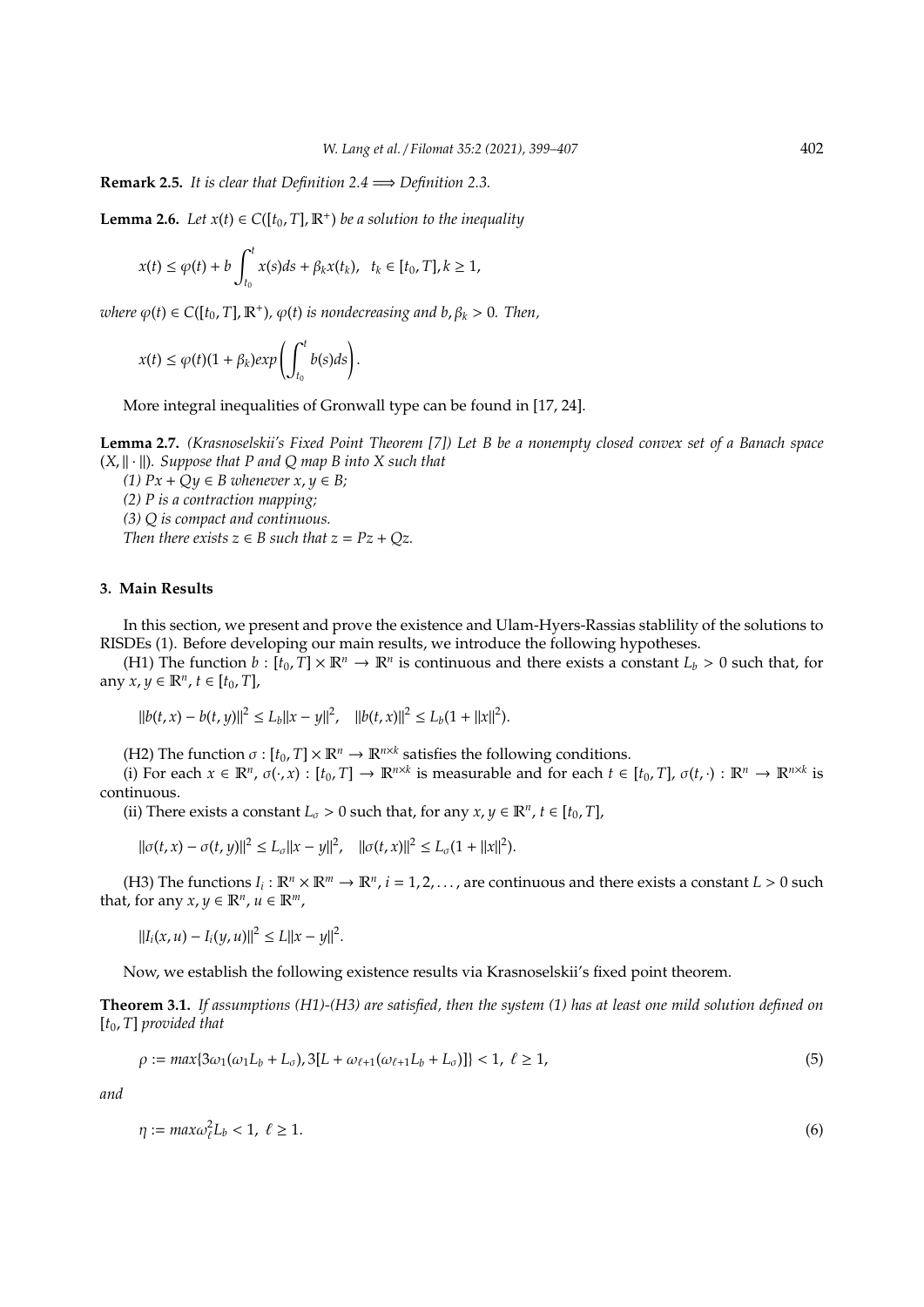**Proof.** Letting  $B_r = \{X_t \in L^2_{ad}([t_0, T], \mathbb{R}^n) : ||X_t||^2 \leq r\}$ , which stands for a closed ball with radius  $r > 0$  and center at  $X_t$ ,  $t \in [t_0, T]$ . Here,

$$
r\geq\left\{\frac{3[\mathbb{E}\|x_0\|^2+\omega_1(\omega_1L_b+L_{\sigma})]}{1-\rho},\frac{3\omega_{\ell+1}(\omega_{\ell+1}L_b+L_{\sigma})}{1-\rho}\right\},\ \ell\geq 1.
$$

We then Transform problem (1) into a fixed point problem and define an operator  $F: L^2_{ad}([t_0, T], \mathbb{R}^n) \to$  $L_{ad}^2([t_0, T], \mathbb{R}^n)$  by

$$
FX_t = \begin{cases} x_0 + \int_{t_0}^t b(s, X_s) ds + \int_{t_0}^t \sigma(s, X_s) dB_s, & t \in [t_0, \tau_1), \\ I_{\ell}(X_{\tau_{\ell}^{-}}, \xi_{\ell}) + \int_{\tau_{\ell}}^t b(s, X_s) ds + \int_{\tau_{\ell}}^t \sigma(s, X_s) dB_s, & t \in [\tau_{\ell}, \tau_{\ell+1}), \ \ell \geq 1. \end{cases}
$$

Defining the operators *P* and *Q* on *B<sup>r</sup>* yields

$$
PX_{t} = \begin{cases} x_{0} + \int_{t_{0}}^{t} b(s, X_{s}) ds, & t \in [t_{0}, \tau_{1}), \\ \int_{\tau_{\ell}}^{t} b(s, X_{s}) ds, & t \in [\tau_{\ell}, \tau_{\ell+1}), \ \ell \geq 1, \end{cases}
$$

and

$$
QX_t = \begin{cases} \int_{t_0}^t \sigma(s, X_s) dB_s, & t \in [t_0, \tau_1), \\ I_{\ell}(X_{\tau_{\ell}}, \xi_{\ell}) + \int_{\tau_{\ell}}^t \sigma(s, X_s) dB_s, & t \in [\tau_{\ell}, \tau_{\ell+1}), \ \ell \geq 1. \end{cases}
$$

For better readability, we divide the proof into 4 steps.

**Step 1.** For any  $X_t \in B_r$ ,  $t \in [t_0, T]$ , we prove that  $FX_t = PX_t + QX_t \in B_r$ . Case 1. For each  $t \in [t_0, \tau_1)$ , we have

$$
\mathbb{E}||PX_t + QX_t||^2 \le 3\mathbb{E}||x_0||^2 + 3\mathbb{E}||\int_{t_0}^t b(s, X_s)ds||^2 + 3\mathbb{E}||\int_{t_0}^t \sigma(s, X_s)dB_s||^2
$$
  
\n
$$
\le 3\mathbb{E}||x_0||^2 + 3(t - t_0)\int_{t_0}^t \mathbb{E}||b(s, X_s)||^2 ds + 3\int_{t_0}^t \mathbb{E}||\sigma(s, X_s)||^2 ds
$$
  
\n
$$
\le 3\mathbb{E}||x_0||^2 + 3\omega_1^2L_b(1 + r) + 3\omega_1L_c(1 + r) \le r.
$$

Case 2. For each  $t \in [\tau_{\ell}, \tau_{\ell+1}), \ell \geq 1$ , we have

$$
\mathbb{E}||PX_t + QX_t||^2 \le 3\mathbb{E}||I_{\ell}(X_{\tau_{\ell}}, \xi_{\ell})||^2 + 3\mathbb{E}||\int_{\tau_{\ell}}^t b(s, X_s)ds||^2 + 3\mathbb{E}||\int_{\tau_{\ell}}^t \sigma(s, X_s)dB_s||^2
$$
  
\n
$$
\le 3L\mathbb{E}||X_{\tau_{\ell}}||^2 + 3(t - \tau_{\ell})\int_{\tau_{\ell}}^t \mathbb{E}||b(s, X_s)||^2 ds + 3\int_{\tau_{\ell}}^t \mathbb{E}||\sigma(s, X_s)||^2 ds
$$
  
\n
$$
\le 3Lr + 3\omega_{\ell+1}^2 L_b(1 + r) + 3\omega_{\ell+1} L_{\sigma}(1 + r) \le r.
$$

The above argument shows that  $PX_t + QX_t \in B_r$ . **Step 2.** We prove that *P* is a contraction mapping.

Case 1. For  $X_t$ ,  $Y_t \in B_r$  and  $t \in [t_0, \tau_1)$ , we have

$$
\mathbb{E}||PX_t - PY_t||^2 \le (t - t_0) \int_{t_0}^t \mathbb{E}||b(s, X_s) - b(s, Y_s)||^2 ds \le \omega_1^2 L_b ||X_t - Y_t||^2.
$$

Case 2. For  $X_t$ ,  $Y_t \in B_t$  and  $t \in [\tau_\ell, \tau_{\ell+1}), \ell \geq 1$ , we have

$$
\mathbb{E}||PX_t - PY_t||^2 \le (t - \tau_\ell) \int_{\tau_\ell}^t \mathbb{E}||b(s, X_s) - b(s, Y_s)||^2 ds \le \omega_{\ell+1}^2 L_b||X_t - Y_t||^2.
$$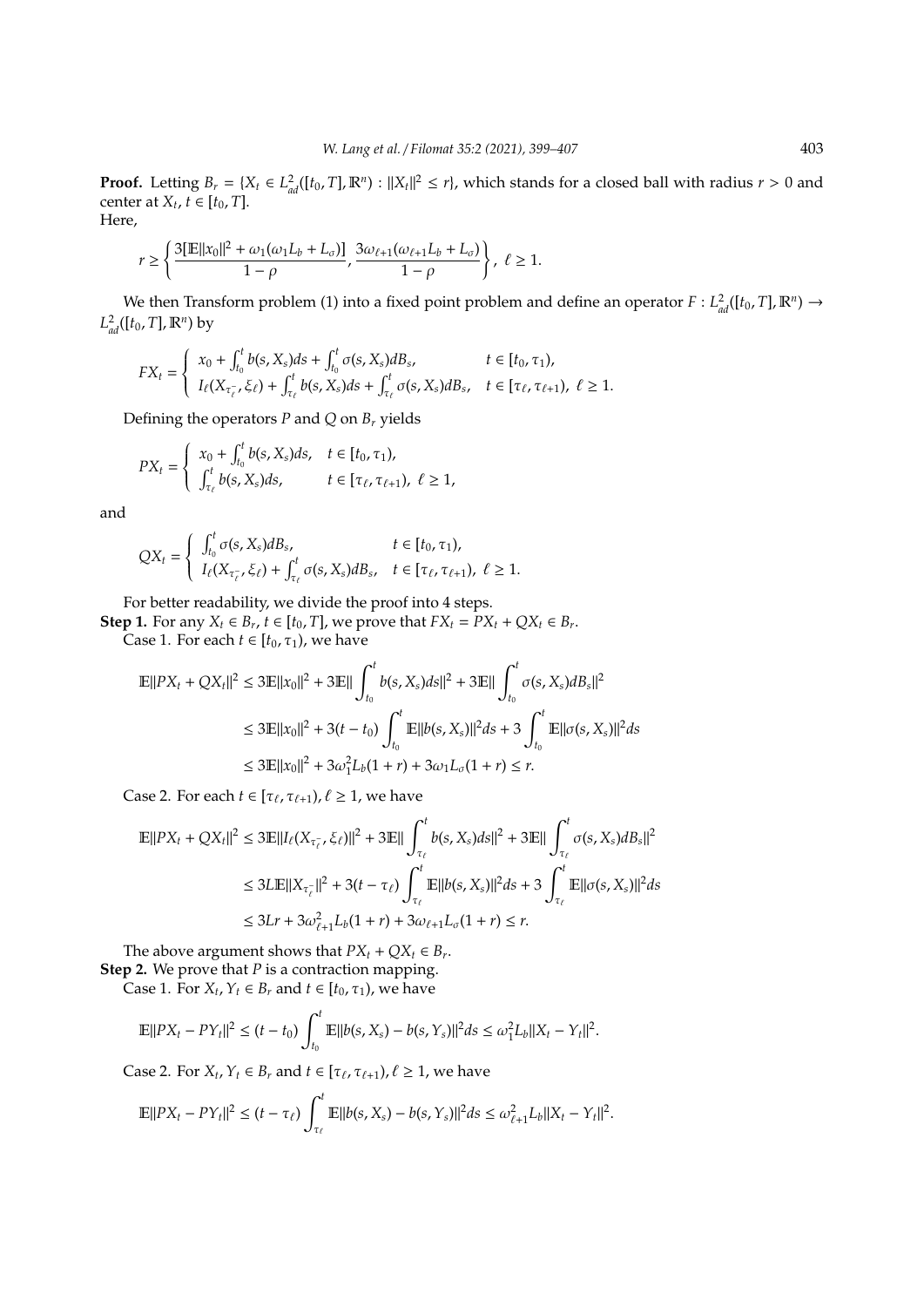It follows from (6) that

$$
\mathbb{E}||PX_t - PY_t||^2 \le \eta ||X_t - Y_t||^2 < ||X_t - Y_t||^2.
$$

The above inequalities imply that *P* is contraction on *B<sup>r</sup>* . **Step 3.** We prove that *Q* is continuous on *B<sup>r</sup>* .

Let  $\{X_t^n\} \subset B_r$  with  $X_t^n \to X_t$  as  $n \to \infty$ ,  $t \in [t_0, T]$ . By (H2) and (H3), we get  $(i) \sigma(t, X_t^n) \to \sigma(t, X_t), \quad n \to \infty,$  $\lim_{\tau \to 0} \mathbb{E} \|\mathcal{I}_{\ell}(X_{\tau_{\ell}}^n, \xi_{\ell}) - \mathcal{I}_{\ell}(X_{\tau_{\ell}}^-, \xi_{\ell})\|^2 \to 0, \quad n \to \infty, \ell \ge 1.$ 

It thus follows from the dominated convergence theorem that for each  $t \in [t_0, \tau_1)$ ,

$$
\mathbb{E}||QX_t^n - QX_t||^2 \leq \int_{t_0}^t \mathbb{E}||\sigma(s, X_s^n - \sigma(s, X_s))||^2 ds \to 0, \quad \text{as } n \to \infty.
$$

For each  $t \in [\tau_{\ell}, \tau_{\ell+1}), \ell \geq 1$ , we have

$$
\mathbb{E}||QX_t^n - QX_t||^2 \le 2\mathbb{E}||I_{\ell}(X_{\tau_{\ell}}^n, \xi_{\ell}) - I_{\ell}(X_{\tau_{\ell}}^n, \xi_{\ell})||^2 + 2\int_{\tau_{\ell}}^t \mathbb{E}||\sigma(s, X_s^n - \sigma(s, X_s))||^2 ds \to 0, \text{ as } n \to \infty.
$$

Combining the above arguments, we obtain that *Q* is continuous on *B<sup>r</sup>* .

**Step 4.** We prove that *Q* is compact.

First, we verify that  $Q(B_r)$  is uniformly bounded.

From Step 1, we derive that  $\mathbb{E} ||QX_t||^2 \leq r$  for  $t \in [t_0, T]$ . Second, we prove that *Q* maps bounded sets into equicontinuous sets of *B<sup>r</sup>* . For *t* ∈  $[t_0, T]$ ,  $t_0 < t_1 < t_2 < T$ ,  $X_t \in B_t$ , we get

$$
\mathbb{E}||QX_{t_2}-QX_{t_1}||^2=\mathbb{E}||\int_{t_0}^{t_2}\sigma(s,X_s)dB_s-\int_{t_0}^{t_1}\sigma(s,X_s)dB_s||^2\leq \int_{t_1}^{t_2}\mathbb{E}||\sigma(s,X_s)||^2ds\to 0,\text{ as }t_2\to t_1.
$$

This implies that *Q* maps bounded sets into equicontinuous sets of *B<sup>r</sup>* . Finally, we show that  $\tilde{Q}$  maps  $B_r$  into a precompact set for every  $t \in [t_0, T]$ . Let  $0 < \epsilon < t < T$ , we define

$$
U_t^{\epsilon} = \{ Q^{\epsilon} X_t : X_t \in B_r \}.
$$
\n<sup>(7)</sup>

The set  $U_t^{\epsilon} = \{Q^{\epsilon}X_t : X_t \in B_r\}$  is relatively compact in  $L_{ad}^2([t_0, T], \mathbb{R}^n)$  for each  $\epsilon$  with  $\epsilon \in (0, t)$ . Case 1. For interval  $t \in [t_0, \tau_1)$ , (7) reduces to

$$
U_t^{\epsilon} = \left\{ \int_{t_0}^{t-\epsilon} \sigma(s, X_s) dB_s : X_t \in B_r \right\}.
$$

Then

$$
\mathbb{E}||QX_t - Q^{\epsilon}X_t||^2 = \mathbb{E}||\int_{t_0}^t \sigma(s, X_s)dB_s - \int_{t_0}^{t-\epsilon} \sigma(s, X_s)dB_s||^2 \le \int_{t-\epsilon}^t \mathbb{E}||\sigma(s, X_s)||^2 ds
$$
  
 
$$
\le \epsilon L_{\sigma}(1+r).
$$
 (8)

Case 2. For interval  $t \in [\tau_{\ell}, \tau_{\ell+1}), \ell \geq 1$ , (7) reduces to

$$
U_t^{\epsilon} = \left\{ I_{\ell}(X_{\tau_{\ell}}^-, \xi_{\ell}) + \int_{\tau_{\ell}}^{t-\epsilon} \sigma(s, X_s) dB_s : X_t \in B_r \right\}.
$$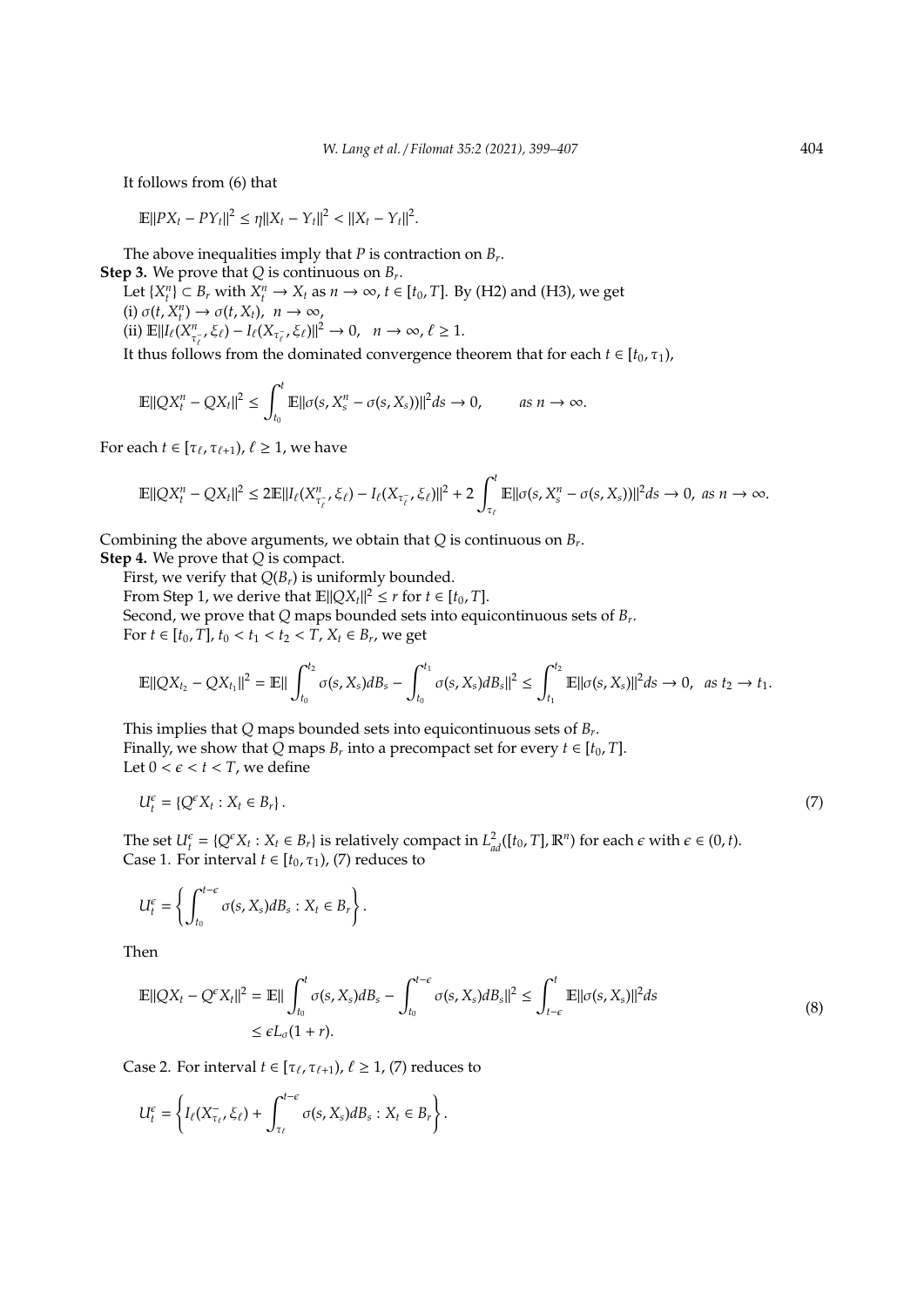Then

$$
\mathbb{E}||QX_t - Q^{\epsilon}X_t||^2 = \mathbb{E}||\int_{\tau_{\ell}}^t \sigma(s, X_s)dB_s - \int_{\tau_{\ell}}^{t-\epsilon} \sigma(s, X_s)dB_s||^2 \le \int_{t-\epsilon}^t \mathbb{E}||\sigma(s, X_s)||^2 ds
$$
\n
$$
\le \epsilon L_{\sigma}(1+r).
$$
\n(9)

As  $\epsilon \to 0$ , the right hand side of inequalities (8) and (9) tend to zero. Hence, there are relatively compact sets arbitrary close to set  $U_t = \{QX_t : X_t \in B_r\}$  and  $U_t$  is relatively compact in  $L^2_{ad}([t_0, T], \mathbb{R}^n)$ . Thus, by the Arzela-Ascoli theorem, we know that *Q* is compact.

By Lemma 2.7, we know that  $FX_t = PX_t + \tilde{Q}X_t$  has a fixed point in  $B_r$ . The proof is thus complete.  $\Box$ Next, we verify the following Ulam-Hyers-Rassias stable via Gronwall lemma approach.

**Theorem 3.2.** Assume that assumptions (H1)-(H3) are satisfied and  $\varphi$  : [t<sub>0</sub>, T]  $\to \mathbb{R}^+$  is a continuous nondecreasing *function. Then RISDEs (1) is Ulam-Hyers-Rassias stable in the mean square.*

**Proof.** Let  $Y_t$  be a solution of inequality (4) and let  $X_t$  be the solution to RISDEs (1).

Case 1. For interval  $t \in [t_0, \tau_1)$ , we have

$$
\mathbb{E}||Y_t - X_t||^2 = \mathbb{E}||Y_t - x_0 - \int_{t_0}^t b(s, X_s)ds - \int_{t_0}^t \sigma(s, X_s)dB_s||^2
$$
  
\n
$$
\leq 3\mathbb{E}||Y_t - x_0 - \int_{t_0}^t b(s, Y_s)ds - \int_{t_0}^t \sigma(s, Y_s)dB_s||^2
$$
  
\n
$$
+ 3\mathbb{E}||\int_{t_0}^t b(s, Y_s)ds - \int_{t_0}^t b(s, X_s)ds||^2
$$
  
\n
$$
+ 3\mathbb{E}||\int_{t_0}^t \sigma(s, Y_s)dB_s - \int_{t_0}^t \sigma(s, X_s)dB_s||^2.
$$

From Definition 2.4 and the fact that  $\varphi : [t_0, T] \to \mathbb{R}^+$  is a continuous function, we get

$$
\mathbb{E}||Y_t - x_0 - \int_{t_0}^t b(s, Y_s)ds - \int_{t_0}^t \sigma(s, Y_s)dB_s||^2 \leq \varphi(t).
$$

It follows from (H1) and (H2) that

$$
\mathbb{E}||Y_t - X_t||^2 \le 3\varphi(t) + 3(t - t_0) \int_{t_0}^t \mathbb{E}||b(s, Y_s) - b(s, X_s)||^2 ds
$$
  
+ 3 
$$
\int_{t_0}^t \mathbb{E}||b(s, Y_s) - b(s, X_s)||^2 ds
$$
  

$$
\le 3\varphi(t) + 3(\omega_1 L_b + L_\sigma) \int_{t_0}^t \mathbb{E}||Y_s - X_s||^2 ds.
$$

According to Lemma 2.6, we obtain

$$
\mathbb{E}||Y_t - X_t||^2 \leq 3\varphi(t)exp\left(\int_{t_0}^t 3(\omega_1L_b + L_{\sigma})ds\right) \leq 3\varphi(t)exp\left(3\omega_1(\omega_1L_b + L_{\sigma})\right).
$$

Thus,

$$
\mathbb{E}||Y_t - X_t||^2 \leq M_{\varphi_1} \varphi(t),
$$

where  $M_{\varphi_1} = 3exp(3\omega_1(\omega_1L_b + L_{\sigma}))$ .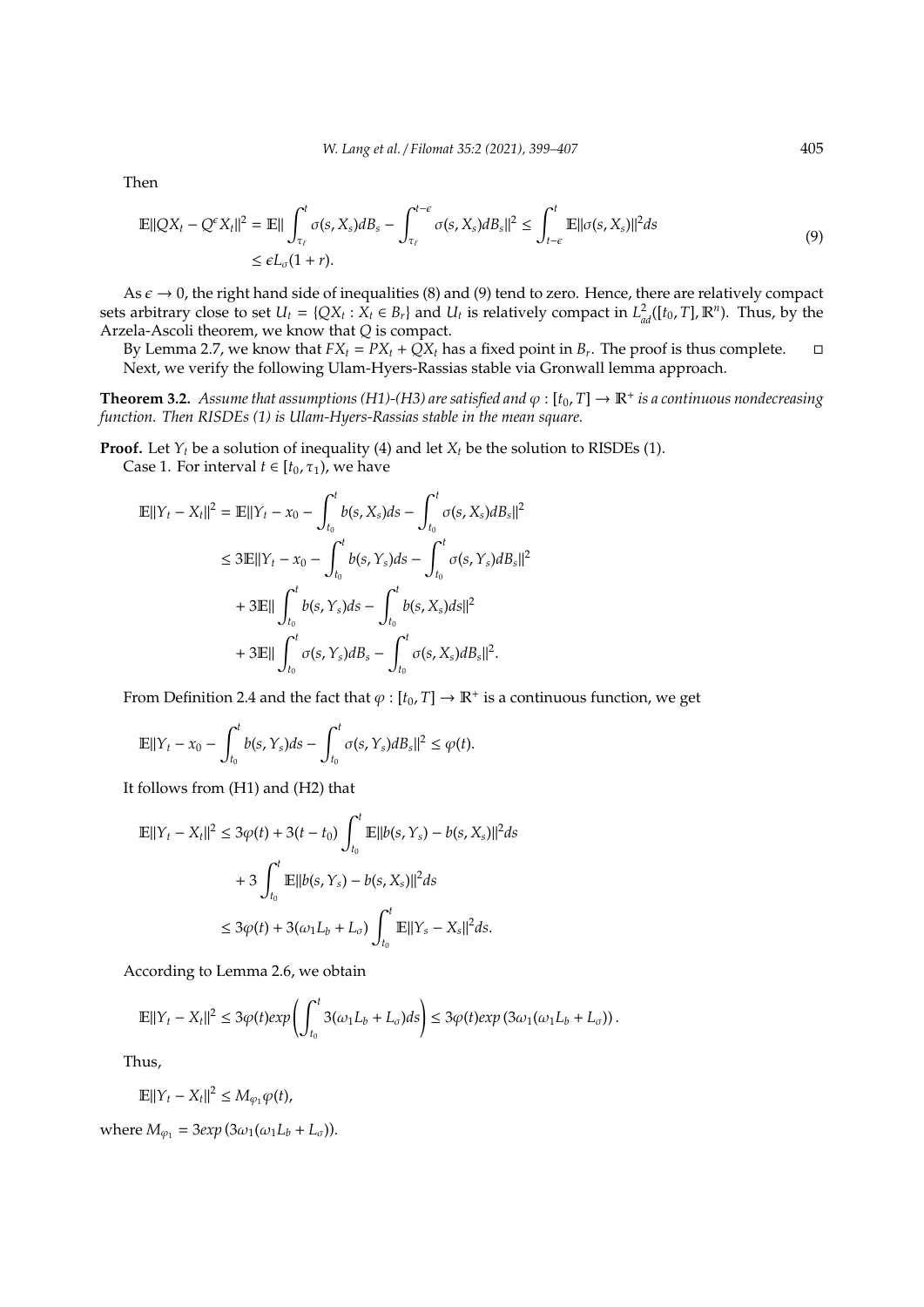Case 2. For interval  $t \in [\tau_{\ell}, \tau_{\ell+1}), \ell \geq 1$ , we have

$$
\mathbb{E}||Y_t - X_t||^2 = \mathbb{E}||Y_t - I_{\ell}(X_{\tau_{\ell}}, \xi_{\ell}) - \int_{\tau_{\ell}}^t b(s, X_s)ds - \int_{\tau_{\ell}}^t \sigma(s, X_s)dB_s||^2
$$
  
\n
$$
\leq 4\mathbb{E}||Y_t - I_{\ell}(Y_{\tau_{\ell}^{-}}, \xi_{\ell}) - \int_{\tau_{\ell}}^t b(s, Y_s)ds - \int_{\tau_{\ell}}^t \sigma(s, Y_s)dB_s||^2
$$
  
\n
$$
+ 4\mathbb{E}||I_{\ell}(Y_{\tau_{\ell}^{-}}, \xi_{\ell}) - I_{\ell}(X_{\tau_{\ell}^{-}}, \xi_{\ell})||^2
$$
  
\n
$$
+ 4\mathbb{E}||\int_{\tau_{\ell}}^t b(s, Y_s)ds - \int_{\tau_{\ell}}^t b(s, X_s)ds||^2
$$
  
\n
$$
+ 4\mathbb{E}||\int_{\tau_{\ell}}^t \sigma(s, Y_s)dB_s - \int_{\tau_{\ell}}^t \sigma(s, X_s)dB_s||^2.
$$

From Definition 2.4 and the fact that  $\varphi : [t_0, T] \to \mathbb{R}^+$  is a continuous function, we have

$$
\mathbb{E}||Y_t-I_{\ell}(Y_{\tau_{\ell}^-},\xi_{\ell})-\int_{\tau_{\ell}}^t b(s,Y_s)ds-\int_{\tau_{\ell}}^t \sigma(s,Y_s)dB_s||^2\leq \varphi(t).
$$

By (H1)-(H3), we get

$$
\begin{aligned} \|\mathbb{E}||Y_t - X_t||^2 &\le 4\varphi(t) + 4L\mathbb{E}||Y_{\tau_{\ell}^-} - X_{\tau_{\ell}^-}||^2 + 4(t - \tau_{\ell}) \int_{\tau_{\ell}}^t \mathbb{E}||b(s, Y_s)ds - b(s, X_s)||^2 ds \\ &+ 4 \int_{\tau_{\ell}}^t \mathbb{E}||\sigma(s, Y_s) - \sigma(s, X_s)||^2 ds \\ &\le 4\varphi(t) + 4L\mathbb{E}||Y_{\tau_{\ell}^-} - X_{\tau_{\ell}^-}||^2 + 4(\omega_{\ell+1}L_b + L_{\sigma}) \int_{\tau_{\ell}}^t \mathbb{E}||Y_s - X_s||^2 ds. \end{aligned}
$$

It follows from Lemma 2.6 that

$$
\mathbb{E}||Y_t-X_t||^2 \leq 4\varphi(t)(1+4L)exp\left(\int_{\tau_\ell}^t 4(\omega_{\ell+1}L_b+L_\sigma)ds\right) \leq 4\varphi(t)(1+4L)exp\left(4\omega_{\ell+1}(\omega_{\ell+1}L_b+L_\sigma)\right).
$$

Hence,

$$
\mathbb{E}||Y_t - X_t||^2 \le M_{\varphi_2} \varphi(t),
$$

 $where M_{\varphi_2} = 4(1 + 4L)exp(4\omega_{\ell+1}(\omega_{\ell+1}L_b + L_{\sigma})).$ Let  $M_{\varphi}$  = max{ $M_{\varphi_1}$ ,  $M_{\varphi_2}$ }. Then for all  $t \in [t_0, T]$ , we obtain

$$
\mathbb{E}||Y_t - X_t||^2 \le M_\varphi \varphi(t).
$$

Summarizing the above, RISDEs (1) is Ulam-Hyers-Rassias stable in the mean square. This completes the proof.

**Remark 3.3.** *Under the assumption of Theorem 3.2, we consider RISDEs (1) and inequality (3). One can repeat the same process to verify that RISDEs (1) is Ulam-Hyers stable in the mean square.*

#### **Acknowledgments**

S. Deng was supported by the Scientific Research Foundation of Xiangnan University (No.2020XJ19). The authors thank the anonymous referee and the handling editor for their valuable suggestions and comments.

#### **References**

[1] M. R. Abdollahpour, R. Aghayaria, M. Th. Rassias, Hyers-Ulam stability of associated Laguerre differential equations in a subclass of analytic functions, J. Math. Anal. Appl., 437 (2016) 605-612.